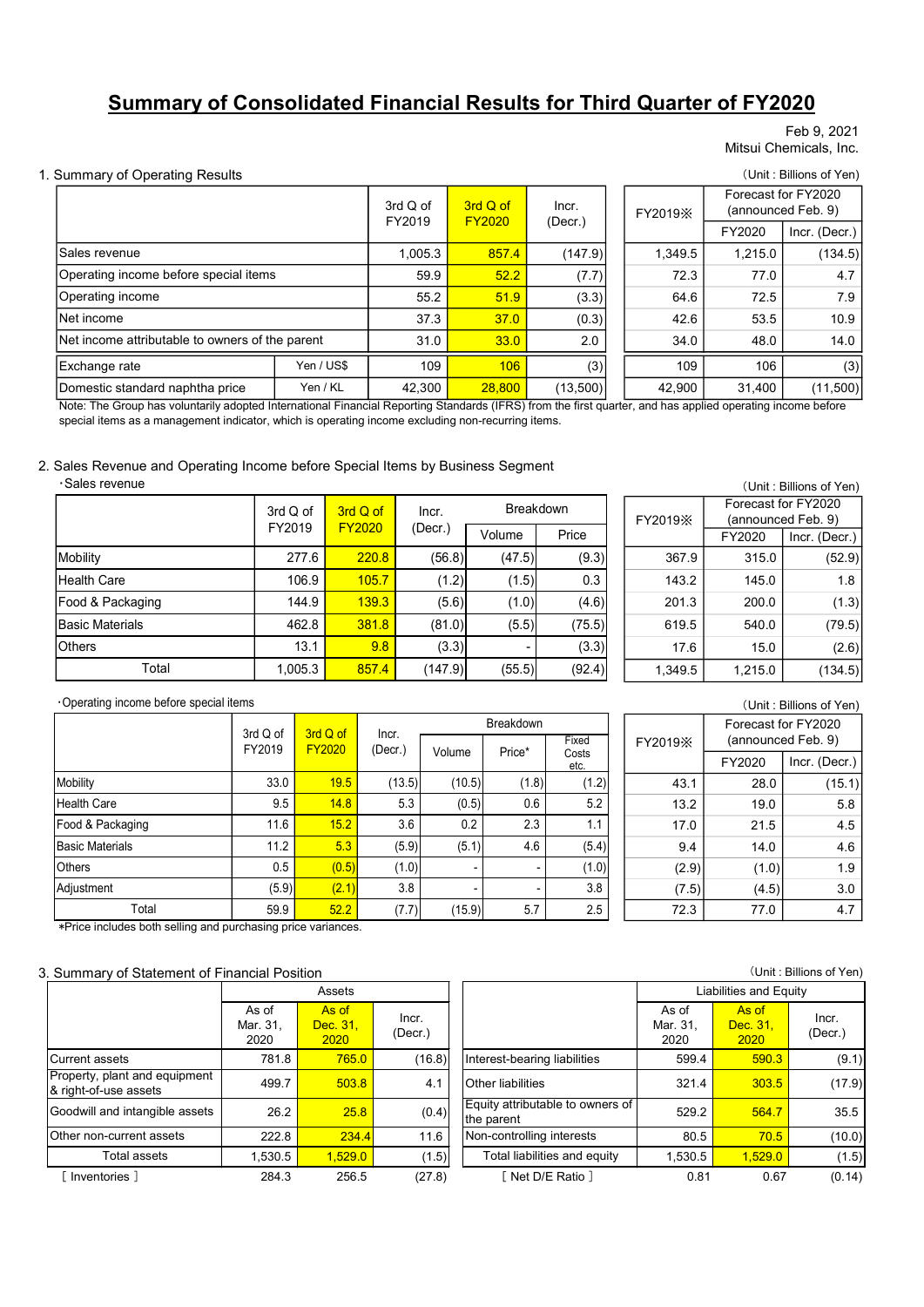#### 4. Summary of Statement of Cash Flows (Unit : Billions of Yen)

| Summary of Statement of Cash Flows                                                                                                                                                               |                          |                  |                    |                                           |                                                      |                                                                      |                    | (Unit: Billions of Yen) |
|--------------------------------------------------------------------------------------------------------------------------------------------------------------------------------------------------|--------------------------|------------------|--------------------|-------------------------------------------|------------------------------------------------------|----------------------------------------------------------------------|--------------------|-------------------------|
|                                                                                                                                                                                                  |                          |                  | 3rd Q of<br>FY2019 | 3rd Q of<br>FY2020                        | Incr.<br>(Decr.)                                     | FY2019X                                                              | (announced Feb. 9) | Forecast for FY2020     |
|                                                                                                                                                                                                  |                          |                  |                    |                                           |                                                      |                                                                      | FY2020             | Incr. (Decr.)           |
| Cash flows from operating activities                                                                                                                                                             |                          |                  | 105.4              | 140.5                                     | 35.1                                                 | 142.2                                                                | 160.0              | 17.8                    |
| Cash flows from investing activities                                                                                                                                                             |                          |                  | (78.4)             | (65.0)                                    | 13.4                                                 | (109.1)                                                              | (90.0)             | 19.1                    |
| Free cash flows                                                                                                                                                                                  |                          |                  | 27.0               | 75.5                                      | 48.5                                                 | 33.1                                                                 | 70.0               | 36.9                    |
| Cash flows from financing activities                                                                                                                                                             |                          |                  | (5.9)              | (34.1)                                    | (28.2)                                               | (6.4)                                                                | (72.0)             | (65.6)                  |
| Others                                                                                                                                                                                           |                          |                  | (0.8)              | (1.6)                                     | (0.8)                                                | (1.6)                                                                | 0.0                | (1.6)                   |
| Net incr. (decr.) in cash and cash equivalents                                                                                                                                                   |                          |                  | 20.3               | 39.8                                      | 19.5                                                 | 25.1                                                                 | (2.0)              | (27.1)                  |
| Cash and cash equivalents at the end of period                                                                                                                                                   |                          |                  |                    |                                           |                                                      | 164.6                                                                |                    |                         |
|                                                                                                                                                                                                  |                          |                  | 159.8              | 204.4                                     | 44.6                                                 |                                                                      |                    |                         |
| Dividends                                                                                                                                                                                        | 1st Q                    | Interim          |                    | Annual Dividends per Share (yen)<br>3rd Q | Year-end                                             | Annual                                                               |                    |                         |
| FY2019 Result                                                                                                                                                                                    | $\blacksquare$           | (2nd Q)<br>50.00 |                    | $\blacksquare$                            | (4th Q)<br>50.00                                     | 100.00                                                               |                    |                         |
| FY2020 Forecast                                                                                                                                                                                  | $\overline{\phantom{a}}$ | 50.00            |                    | $\overline{\phantom{a}}$                  | 50.00                                                | 100.00                                                               |                    |                         |
| Number of Shares Outstanding (common stock)<br>Number of shares outstanding at term-end (including treasury stock)<br>Number of shares of treasury stock at term-end<br>Average number of shares |                          |                  |                    |                                           | FY2019<br>204,580,115<br>13,557,163<br>195,100,629 * | 3rd Q of<br><b>FY2020</b><br>204,608,615<br>8,659,464<br>193,620,695 |                    |                         |

#### 5. Dividends

|                       | Annual Dividends per Share (yen) |                    |                |                     |        |  |  |  |  |  |  |
|-----------------------|----------------------------------|--------------------|----------------|---------------------|--------|--|--|--|--|--|--|
|                       | 1st Q                            | Interim<br>(2nd Q) | 3rd Q          | Year-end<br>(4th Q) | Annual |  |  |  |  |  |  |
| <b>IFY2019 Result</b> | -                                | 50.00              | $\blacksquare$ | 50.00               | 100.00 |  |  |  |  |  |  |
| IFY2020 Forecast      | ۰                                | 50.00              | $\blacksquare$ | 50.00               | 100.00 |  |  |  |  |  |  |

## 6. Number of Shares Outstanding (common stock)

| Free cash flows                                                     |       |                    | 27.0  | 75.5                             | 48.5                              | 33.1                      | 70.0   | 36.9   |
|---------------------------------------------------------------------|-------|--------------------|-------|----------------------------------|-----------------------------------|---------------------------|--------|--------|
| Cash flows from financing activities                                |       |                    | (5.9) | (34.1)                           | (28.2)                            | (6.4)                     | (72.0) | (65.6) |
| <b>Others</b>                                                       |       |                    | (0.8) | (1.6)                            | (0.8)                             | (1.6)                     | 0.0    | (1.6)  |
| Net incr.(decr.) in cash and cash equivalents                       |       |                    | 20.3  | 39.8                             | 19.5                              | 25.1                      | (2.0)  | (27.1) |
| Cash and cash equivalents at the end of period                      |       |                    | 159.8 | 204.4                            | 44.6<br>164.6                     |                           |        |        |
|                                                                     |       |                    |       |                                  |                                   |                           |        |        |
| ividends                                                            |       |                    |       |                                  |                                   |                           |        |        |
|                                                                     |       |                    |       | Annual Dividends per Share (yen) |                                   |                           |        |        |
|                                                                     | 1st Q | Interim<br>(2nd Q) |       | 3rd Q                            | Year-end<br>(4th Q)               | Annual                    |        |        |
| FY2019 Result                                                       |       | 50.00              |       | $\overline{\phantom{a}}$         | 50.00                             | 100.00                    |        |        |
|                                                                     |       |                    |       |                                  |                                   |                           |        |        |
| FY2020 Forecast                                                     |       | 50.00              |       | $\overline{\phantom{a}}$         | 50.00                             | 100.00                    |        |        |
| umber of Shares Outstanding (common stock)                          |       |                    |       |                                  | FY2019                            | 3rd Q of<br><b>FY2020</b> |        |        |
| Number of shares outstanding at term-end (including treasury stock) |       |                    |       |                                  | 204,580,115                       | 204,608,615               |        |        |
| Number of shares of treasury stock at term-end                      |       |                    |       |                                  | 13,557,163                        | 8,659,464                 |        |        |
| Average number of shares                                            |       |                    |       |                                  | 195,100,629 *<br>*3rd Q of FY2019 | 193,620,695               |        |        |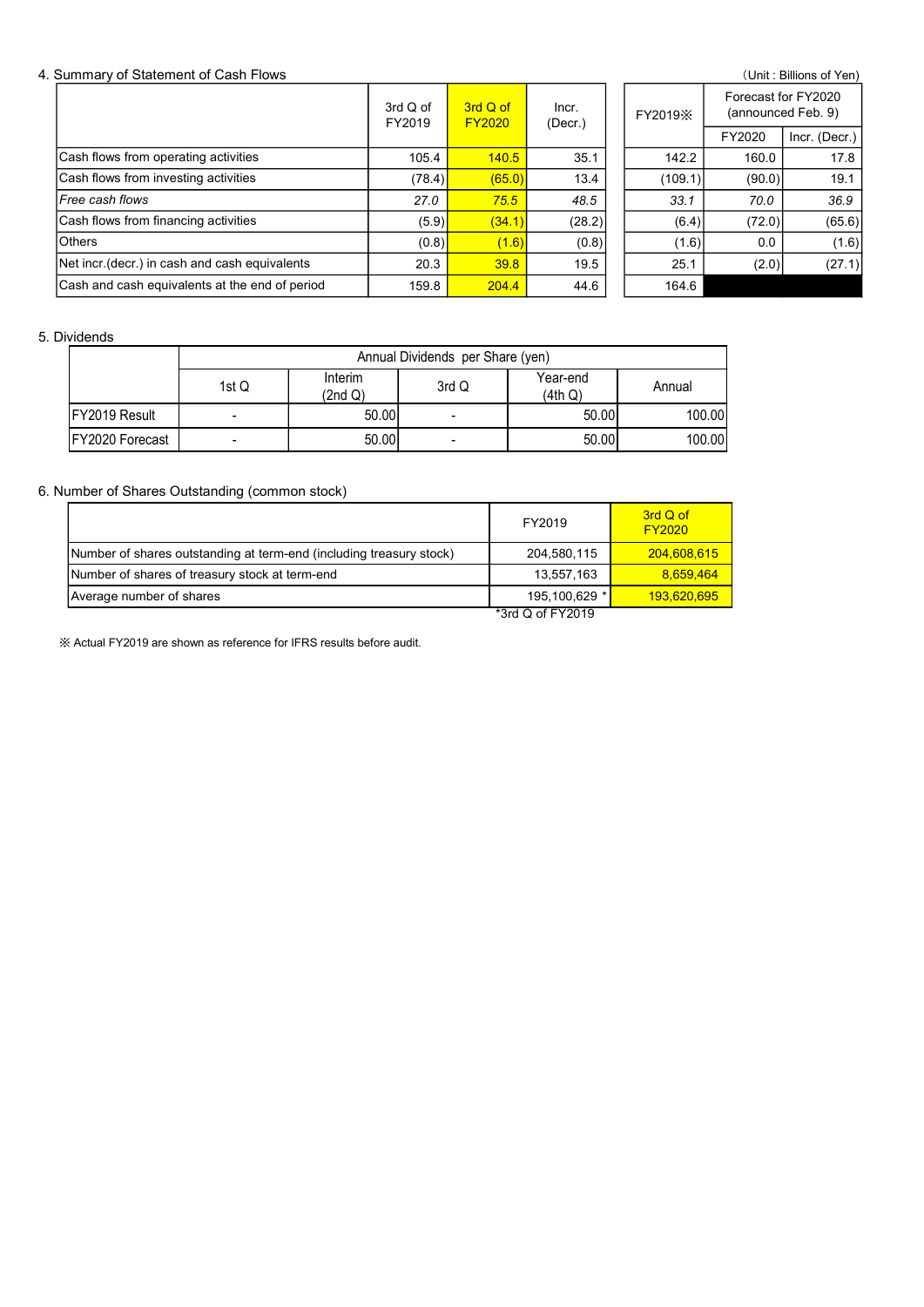# 1. Operating Results

## (1) Overview

In the fiscal period under review (the nine-month period from Apr 1, 2020 to Dec 31, 2020, hereinafter the "third quarter"), the global economy remained extremely harsh due to the spread of coronavirus. Although economic activities have incrementally restarted and the market has shown signs of recovery, some countries have restricted economic activities once again. In Japan as well, the situation has remained extremely difficult due to the pandemic, but economic activities have also incrementally restarted and the market has shown signs of recovery under the current government policies.

In the Mitsui Chemicals Group (hereafter "the Group"), although the spread of coronavirus has been putting a damper on sales in each segment, sales and overseas market conditions are improving compared with the previous forecast. While the reduction of fixed costs has also been progressing, the Group's financial performance is recovering.

However in Japan, with the further spread of infection since the end of the third quarter and the government's declaration of a state of emergency in January 2021, the outlook has become more unclear.

The Group continues to minimize negative impact on profit and loss by controlling inventories and reducing fixed costs. The status of other responses is as follows.

1. Measures taken to ensure the health and safety of customers and employees from the perspective of maintaining functions for preventing the spread of infection and continuing business

Mitsui Chemicals, Inc. (hereafter "the Company") has been recommending teleworking and minimizing number of employees working at the workplace. In addition, for operations that are necessary to maintain business functions and can only be done at the workplace, the Company is taking such measures as staggering work times, ensuring thorough handwashing, and requiring masks to be worn.

2. Operational status of main business locations (suspension of operations at plants, impact on sales and production activities, and outlook on reopenings at the time of disclosure) At present, there has been no impact to the production at the Company's main manufacturing facilities located at each business location.

3. Production and supply status of major products (inventory levels, procurement of raw materials, securement of alternative methods, and outlook)

Each segment has been impacted by a decrease in sales, but the Company is working collaboratively and sharing information with customers as well as thoroughly and properly managing inventory by flexibly adjusting production based on the latest demand forecasts. In addition, at present, there has been no major disruption in the procurement of raw materials for major products.

4. Customer trends (trends in orders, and outlook)

In the automotive field, some of the major customers for our main products appear to have scaled back production. The Company will continue to carefully monitor the situation to minimize the impact.

The Company will continue to respond to coronavirus from the perspectives of business continuity and social contribution.

The Group reported the following operating results for the third quarter, which have been prepared in accordance with International Financial Reporting Standards (IFRS). The Group has applied operating income before special items as a management indicator, which is operating income excluding non-recurring items.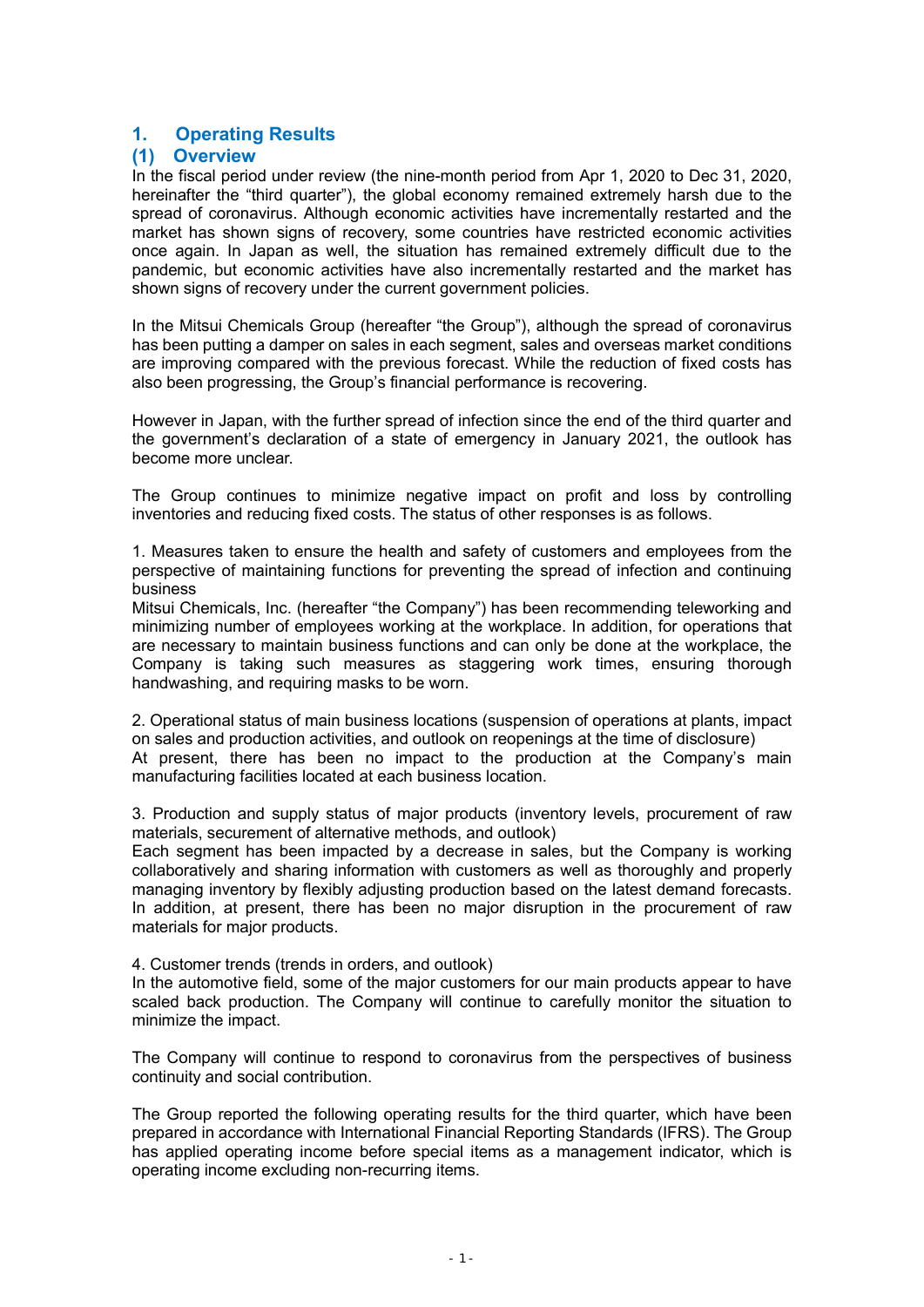(Billions of Yen)

|                                 | <b>Sales Revenue</b> | <b>Operating Income</b><br>before Special Items | <b>Operating Income</b> | <b>Net Income</b><br><b>Attributable to</b><br><b>Owners of the Parent</b> |
|---------------------------------|----------------------|-------------------------------------------------|-------------------------|----------------------------------------------------------------------------|
| Third quarter                   | 857.4                | 52.2                                            | 51.9                    | 33.0                                                                       |
| Same period of<br>previous year | 1,005.3              | 59.9                                            | 55.2                    | 31.0                                                                       |
| Change                          | (147.9)              | (7.7)                                           | (3.3)                   | 2.0                                                                        |
| Change (%)                      | (14.7)               | (13.0)                                          | (6.0)                   | 6.5                                                                        |

Sales revenue decreased 147.9 billion yen, or 14.7%, compared with the corresponding period of the previous fiscal year to 857.4 billion yen. This was mainly attributable to decrease in sales resulting from the spread of coronavirus, in addition to decrease in sales prices due to the fall in naphtha and other raw materials and fuel prices.

Operating income before special items was 52.2 billion yen, a decrease of 7.7 billion yen or 13.0% year on year. This result was due to declining share of profit (loss) of investments accounted for using equity method and decrease in sales resulting from the spread of coronavirus, despite of favorable terms of trade and reduction of fixed costs.

Operating income was 51.9 billion yen, decreased 3.3 billion yen or 6.0% year on year. This result was mainly due to decrease of operating income before special items.

Financial income/expenses worsened 3.9 billion yen year on year to 5.2 billion yen loss, because a decline of dividend income received and deterioration of foreign exchange gains and losses.

As a result of the aforementioned factors, income before income taxes amounted to 46.7 billion yen, a decrease of 7.2 billion yen or 13.4% year on year.

Net income attributable to owners of the parent after accounting for income taxes and non-controlling interests was 33.0 billion yen, an increase of 2.0 billion yen or 6.5% compared with the corresponding period of the previous fiscal year. Basic earnings per share for the period were 170.44 yen.

## (2) Results by Business Segment

The status of each segment during the third quarter is as follows.

## **Mobility**

Sales revenue decreased 56.8 billion yen compared with the same period of the previous fiscal year to 220.8 billion yen and comprised 26% of total sales. Operating income before special items decreased 13.5 billion yen to 19.5 billion yen year on year. The decrease in income was due to slowing demand for automobile.

In elastomers, performance compounds, overseas polypropylene compound, and solution business, sales decreased due to the impact of coronavirus.

In performance polymers, the Group captured demand and sales remained healthy for information communication technology (ICT) - related products.

## Health Care

Sales revenue decreased 1.2 billion yen year on year to 105.7 billion yen and comprised 12% of total sales. On the other hand, operating income before special items increased 5.3 billion yen to 14.8 billion yen, mainly due to healthy sales in nonwoven fabrics.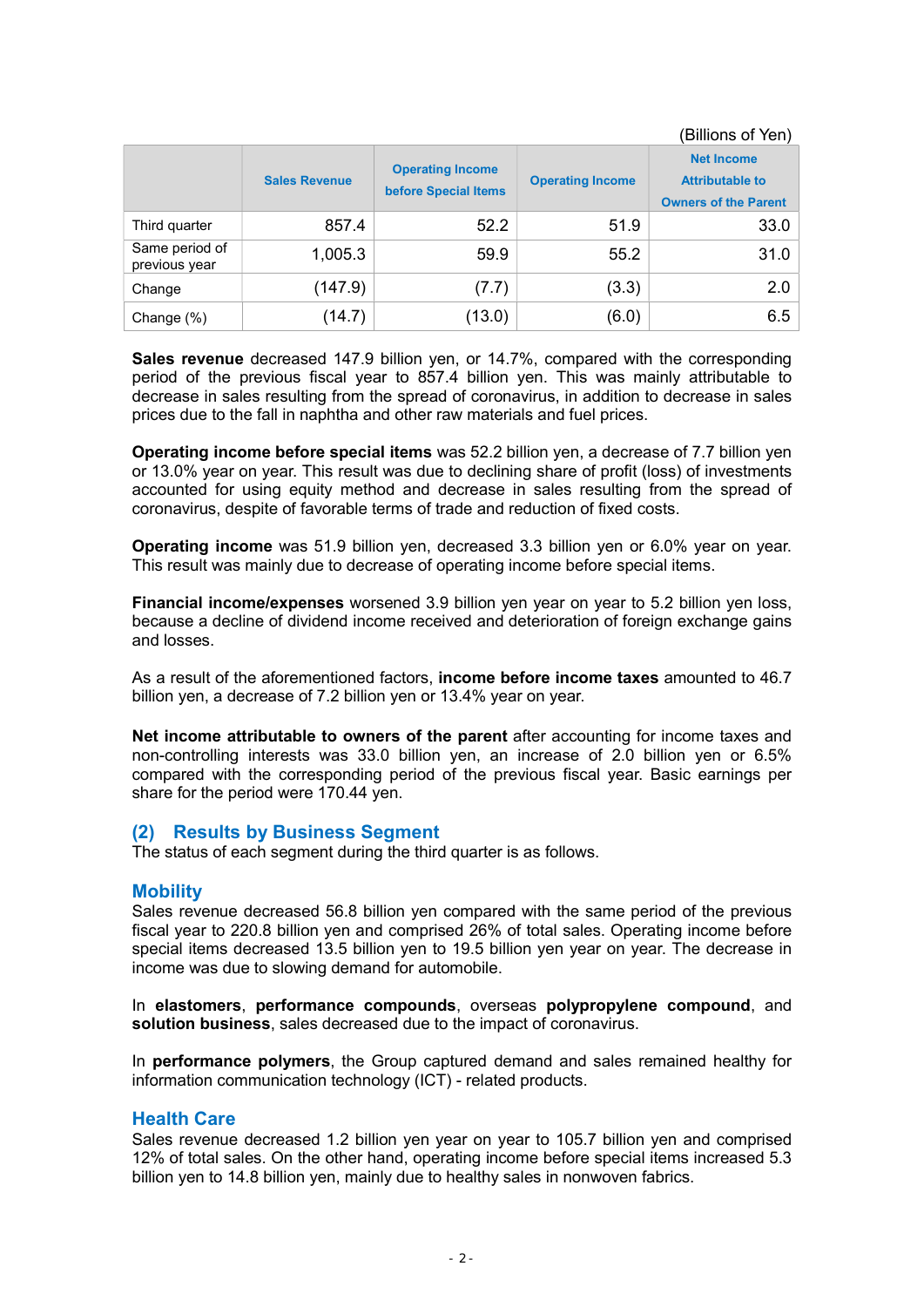In vision care materials, sales of ophthalmic lens materials decreased due to the impact of coronavirus.

In nonwoven fabrics, sales of masks, medical gowns and disposable diapers stayed healthy.

In dental materials, sales decreased due to the impact of coronavirus.

## Food & Packaging

Sales revenue decreased 5.6 billion yen compared with the same period of the previous fiscal year to 139.3 billion yen and comprised 16% of total sales. On the other hand, operating income before special items increased 3.6 billion yen to 15.2 billion yen year on year, due to healthy sales in agrochemicals.

In coatings & engineering materials, sales decreased due to the impact of coronavirus.

In performance films and sheets, sales were firm mainly in industrial films and sheets.

In agrochemicals, overseas sales were healthy.

## Basic Materials

Sales revenue decreased 81.0 billion yen compared with the same period of the previous fiscal year to 381.8 billion yen and accounted for 45% of total sales. Operating income before special items decreased 5.9 billion yen to 5.3 billion yen, due to inventory revaluation loss, resulting from the fall in raw material prices.

Naphtha cracker operating rates were lower than the same period of the previous fiscal year due to decreased demand of downstream products, which was impacted by coronavirus. Performances of polypropylene was affected by slowing demand for automotive products.

For Bisphenol A and Acetone, overseas market was at higher level than the same period of the previous fiscal year.

#### **Others**

Sales revenue decreased 3.3 billion yen to 9.8 billion yen, comprised 1% of total sales. Operating income before special items was 0.5 billion yen loss, decrease of 1.0 billion yen compared to the same period of the previous year.

## 2. Financial Position

#### (1) Status of Assets, Liabilities and Net Assets

Total assets at the end of the third quarter stood at 1,529.0 billion yen, a decrease of 1.5 billion yen compared with the end of the previous fiscal year.

Total liabilities at the end of the third quarter decreased 27.0 billion yen compared with the previous fiscal year-end to 893.8 billion yen. Interest-bearing debt amounted to 590.3 billion yen, a decrease of 9.1 billion yen compared with the previous fiscal year-end. As a result, the interest-bearing debt ratio was 38.6%, a decrease of 0.6 percentage point.

Total equity was 635.2 billion yen, an increase of 25.5 billion yen compared with the previous fiscal year-end. The ratio of equity attributable to owners of the parent was 36.9%, an increase of 2.3 percentage point.

Accounting for the aforementioned factors, the net debt-equity ratio stood at 0.67 at the end of the fiscal year, 0.14 point decrease from the previous fiscal year-end.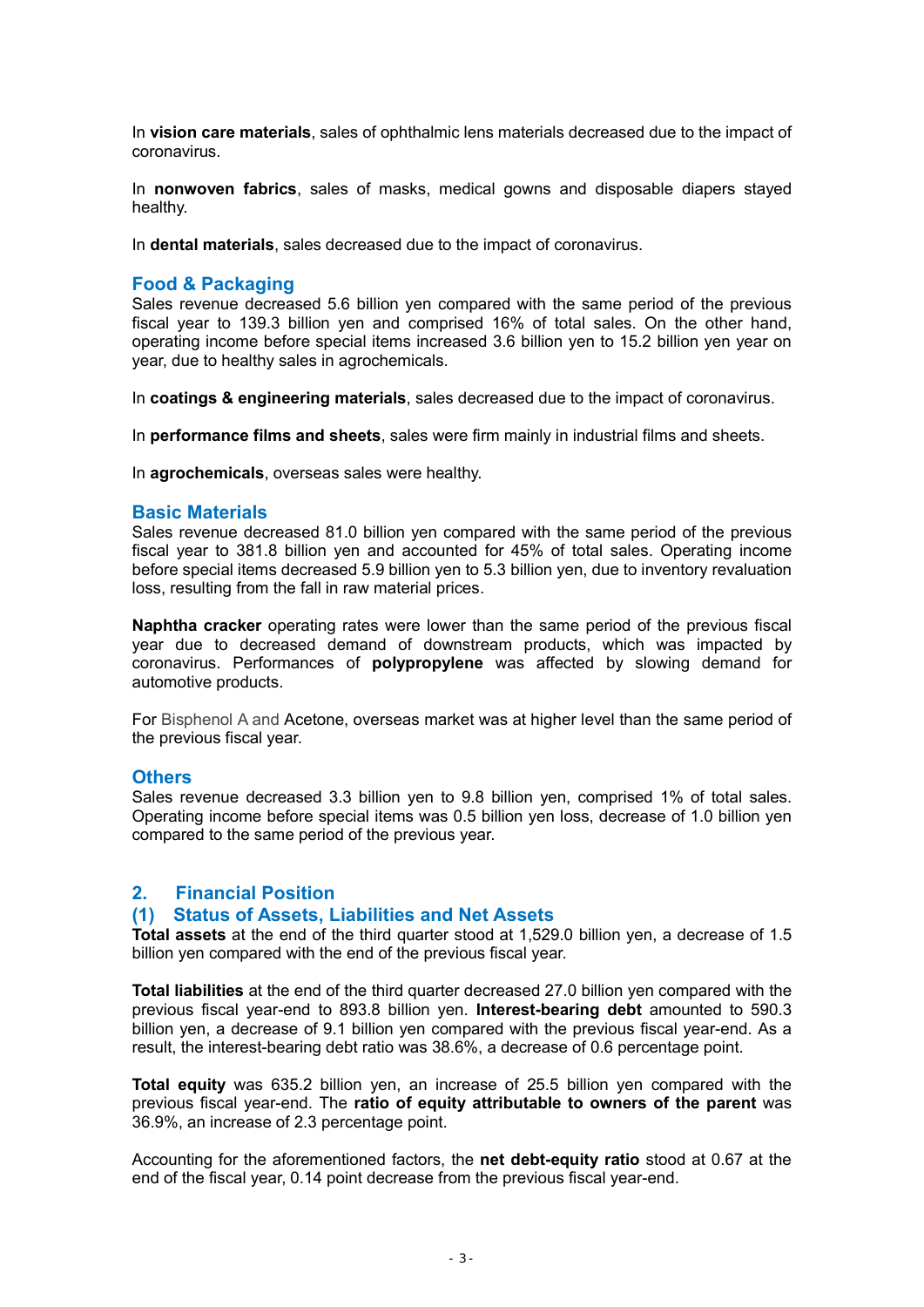# (2) Cash Flow Status

Cash and cash equivalents (hereafter called "net cash") at the end of the third quarter increased 39.8 billion yen to 204.4 billion yen compared with the previous fiscal year-end.

## Cash Flows from Operating Activities

Net cash provided by operating activities increased 35.1 billion yen to 140.5 billion yen due to improvement of working capital.

## Cash Flows from Investing Activities

Net cash used in investing activities decreased 13.4 billion yen compared with the previous fiscal year to 65.0 billion yen, mainly due to decrease of cash outflows from capital expenditure.

## Cash Flows from Financing Activities

Net cash used in financing activities increased 28.2 billion yen compared with the previous fiscal year to 34.1 billion yen due primarily to increase of repayments of interest-bearing debt.

## 3. Forecast for Fiscal 2020 (Year Ending March 31, 2021)

In the announcement under the title of "Notice for Revisions of Financial Forecasts" on February 9, 2021, the Group revised its financial forecasts for FY2020 as follows.

## (1) Overview

Revised financial forecasts are based on the following assumptions:

a) Exchange rate for the full year is 106 yen/US\$ (Jan – Mar: 106 yen/US\$)

b) Average price of domestic naphtha is 31,400 yen /kl (Jan – Mar: 39,000 yen/kl)

Based on the Group's performance in the third quarter, sales revenue and incomes are expected to be higher than previously announced.

Moreover, although the spread of coronavirus has been putting a damper on sales in each segment, sales and overseas market conditions are improving compared with the previous forecast. While the reduction of fixed costs has also been progressing, the Group's financial performance is recovering. The Group expects demand to further improve and overseas market to stay stable.

However, it is still unclear as to when the pandemic will be contained, and the impact on the Group's performance is difficult to fully predict. Depending on how the pandemic progresses, it may largely affect to the Group's future financial performance.

|                          | (Billions of Yen)              |                                                                               |                                   |                   |                                                                                  |                                                       |
|--------------------------|--------------------------------|-------------------------------------------------------------------------------|-----------------------------------|-------------------|----------------------------------------------------------------------------------|-------------------------------------------------------|
|                          | <b>Sales</b><br><b>Revenue</b> | <b>Operating</b><br><b>Income</b><br>before<br><b>Special</b><br><b>Items</b> | <b>Operating</b><br><b>Income</b> | <b>Net Income</b> | <b>Net Income</b><br><b>Attributable</b><br>to Owners<br>of the<br><b>Parent</b> | <b>Basic</b><br><b>Earnings</b><br>per Share<br>(yen) |
| Previous forecast<br>(A) | 1,175.0                        | 50.0                                                                          | 52.0                              | 37.5              | 33.0                                                                             | 169.92                                                |
| Revised forecast<br>(B)  | 1,215.0                        | 77.0                                                                          | 72.5                              | 53.5              | 48.0                                                                             | 247.16                                                |
| Difference (B-A)         | 40.0                           | 27.0                                                                          | 20.5                              | 16.0              | 15.0                                                                             |                                                       |
| Ratio (%)                | 3.4                            | 54.0                                                                          | 39.4                              | 42.7              | 45.5                                                                             |                                                       |
| (Reference)<br>FY2019    | 1,349.5                        | 72.3                                                                          | 64.6                              | 42.6              | 34.0                                                                             | 174.52                                                |